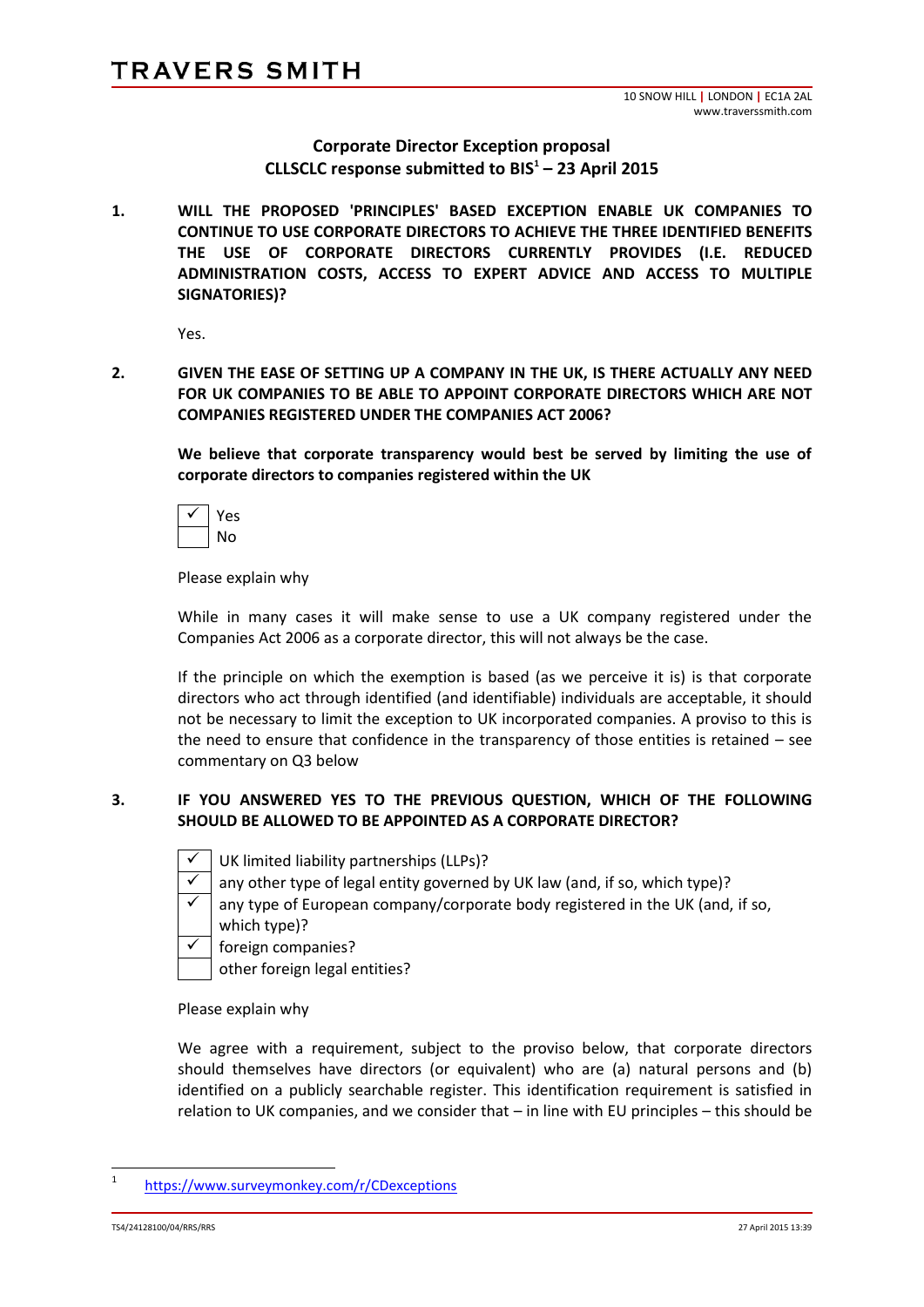extended to EU/EEA companies if they can satisfy the same tests. See Q.7 below as to companies with two-tier board structures.

The proviso to the above is if a corporate director is authorised by the FCA/PRA (or local equivalent for other EEA companies): in these cases we consider there are sufficient controller checks performed under the approval process to allow more flexibility on the entity or on the make-up of its directors. For example, some UK funds have LLPs as corporate directors in their structures and we believe these should be allowed to continue, provided those entities are FCA/PRA authorised (as they invariably are if the corporate director is the manager of the fund).

Although logically the exemption could be extended beyond EEA entities, we consider it acceptable for practical reasons to limit the exemption/proviso to the EEA

## **4. IF LLPS WERE, IN PRINCIPLE, TO BE ALLOWED TO ACT AS CORPORATE DIRECTORS, SHOULD ALL OF THE LLP'S MEMBERS BE REQUIRED TO BE NATURAL PERSONS ETC?**



If not, what should be the test for determining which of an LLP's members have to be natural persons in order to meet the exception and ensure transparency for the public?

See response to Question 3. Although LLP members are publicly disclosed in the UK, we recognise the difficulty in identifying which members of an LLP have director-like responsibilities. We therefore support the idea of enabling an LLP entity to act as the corporate director only if it is authorised and regulated by the FCA/PRA; transparency and public policy concerns would be protected as the controllers of, and individuals carrying out controlled functions for, the LLP will be registered with the FCA/PRA (and therefore appear on its register).

## **5. IF ANY OTHER UK LEGAL ENTITIES (I.E. UK LEGAL ENTITIES OTHER THAN COMPANIES REGISTERED UNDER THE COMPANIES ACT 2006 OR LLPS), WERE, IN PRINCIPLE, TO BE ALLOWED TO ACT AS CORPORATE DIRECTORS;**

**i. does the entity clearly have persons holding an office corresponding to that of a UK company director? (please detail for each type of entity that you think, in principle, should be allowed to act as a corporate director)**

LLPs: as limited liability partnerships are inherently flexible vehicles, there is no standard structure and accordingly it is difficult to be definitive as to who amongst its members should be considered equivalent to "directors".

## **6. [CONTINUED FROM PREVIOUS]**

**ii. If not, what should be the test for determining the persons who are to be treated as that type of entity's 'directors' for the purpose of the exception (and who must therefore be natural persons etc)?**

See Q.4 above as to the suggested basis on which transparency of LLPs is protected.

TS4/24128100/04/RRS/RRS 2 27 April 2015 13:39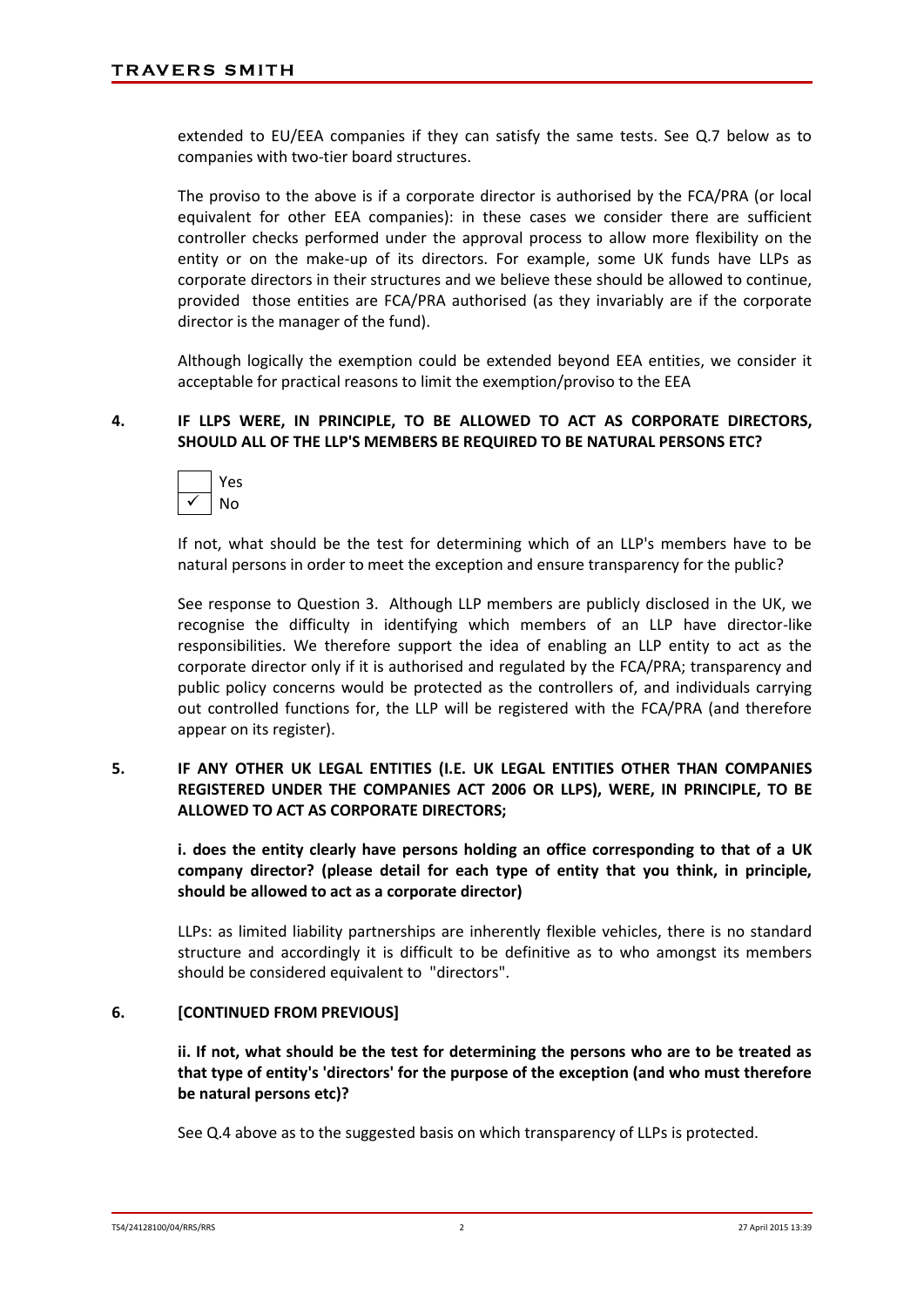**7. IF EUROPEAN COMPANIES/CORPORATE BODIES REGISTERED IN THE UK (E.G. SOCIETAS EUROPEAS (SES)) OR FOREIGN COMPANIES/OTHER FOREIGN LEGAL ENTITIES WERE, IN PRINCIPLE, TO BE ALLOWED TO ACT AS CORPORATE DIRECTORS;**

**i. Does the entity clearly have persons holding an office corresponding to that of a UK company director? (please detail for each type of entity that you think, in principle, should be allowed to act as a corporate director)**

SEs registered in the UK may have a single tier administrative organ (equivalent to a board of directors) or a two-tier system with a management organ and a supervisory organ. We suggest it is the members of the administrative organ /management organ (who exercise management powers) who should be regarded as corresponding to UK company directors. We suggest a similar approach should be taken to foreign companies, which should have either a single or two-tier structure.

## **8. [CONTINUED FROM PREVIOUS]**

**ii. If not, what should be the test for determining the persons who are to be treated as that type of entity's 'directors' for the purpose of the exception (and who must therefore be natural persons etc)?**

See answer to 7.

#### **9. [CONTINUED FROM PREVIOUS]**

**iii. If the legal entity in question (e.g. an SE) has a two-tier board structure involving a management organ and a supervisory organ, should the members of the supervisory organ (as well as the members of the management organ) be treated as the entity's "directors" for the purpose of the exception?**

See answer to 7.

- **10. IF COMPANIES OR LEGAL ENTITIES ARE ALLOWED TO ACT AS A CORPORATE DIRECTOR; WHAT DETAILS OF THE ENTITY OR ITS 'DIRECTORS' SHOULD HAVE TO BE HELD AND DISCLOSED ON A PUBLIC REGISTER FOR THE PURPOSES OF THE 2ND PART OF THE EXCEPTION CONDITION? (TICK ALL THAT APPLY)**
	- i. Entity name (of the corporate director entity)
	- $\sqrt{\ }$  ii. Any registration number allocated to it by a public authority;
	- $\sqrt{\phantom{a}}$  iii. The full name of each 'director' (of the corporate director entity)
	- [For each of the directors]
	- $\checkmark$  | iv. Date of appointment as director
	- $\sqrt{\ }$  v. Any former names used (if used in the last 20 years)
	- $\checkmark$  vi. Nationality;
	- $\sqrt{\phantom{a}}$  vii. Month and year of birth
	- $\checkmark$  | viii. Country/state of usual residence; and
	- ix. Service address

#### **11. DO YOU FORESEE THE PROPOSED APPROACH GIVING RISE TO ANY PROBLEMS?**

Yes